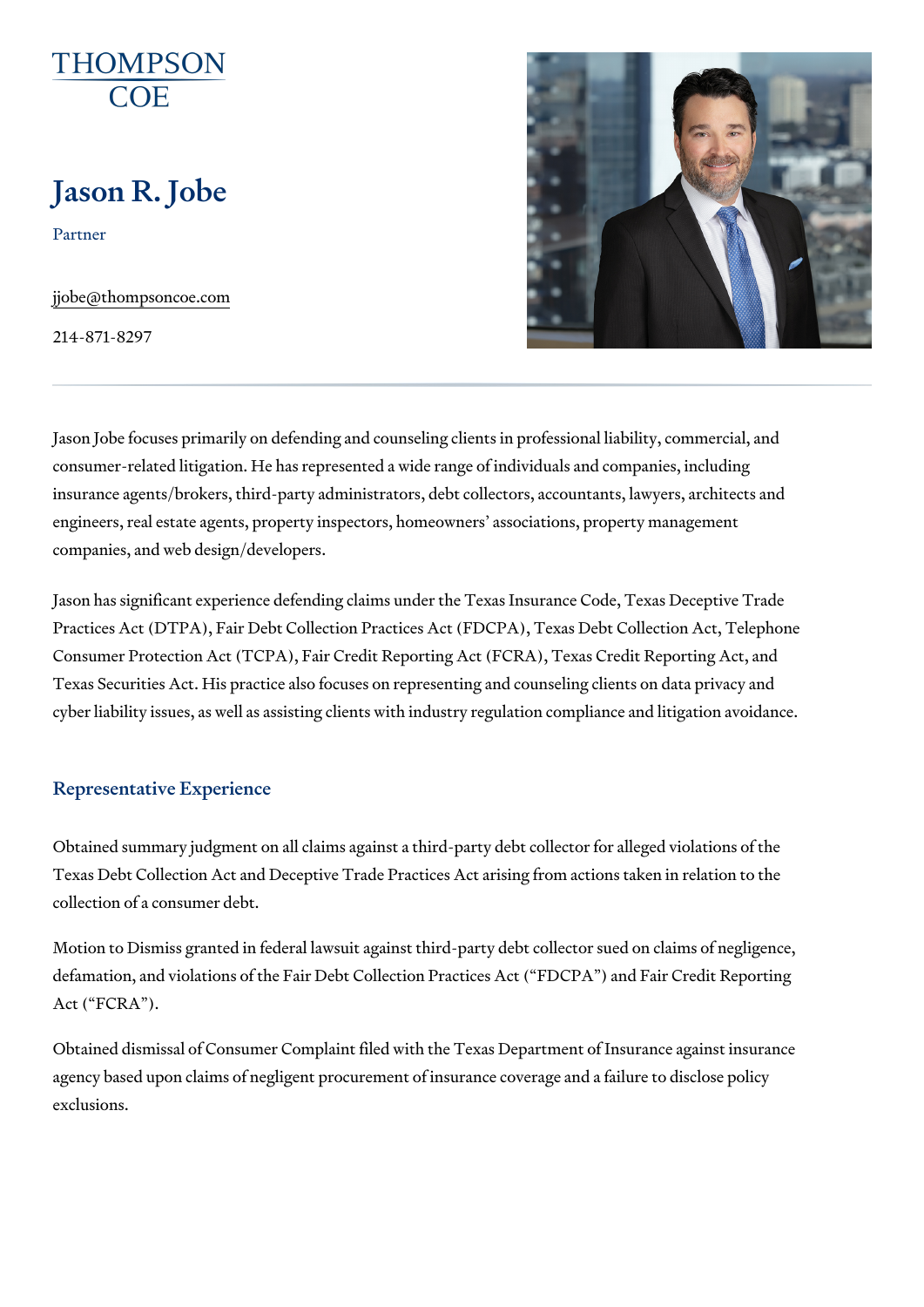Obtained summary judgment dismissing all claims against client sued for alleged violations of the Fair Debt Collection Practices Act ("FDCPA"), Texas Debt Collection Act and Texas Deceptive Trade Practices Act ("DTPA").

Assisted client in identifying and resolving a social engineered cyber attack in which funds were transferred out of the country.

Obtained dismissal of claims against an insurance agent sued on claims of negligence, gross negligence and fraud in relation to the procurement of non-trucking liability insurance.

Defended national debt collection companies in lawsuits seeking damages based upon alleged violations of the Fair Debt Collection Practices Act and Telephone Consumer Protection Act.

Obtained summary judgment for insurance agency accused of breaching fiduciary duties and committing fraud in relation to the removal of a vehicle from a commercial trucking insurance policy.

Obtained summary judgment for lawyer on legal malpractice claims arising from a bankruptcy matter in which the plaintiffs sought damages in excess of \$1 million.

Obtained summary judgment for law firm sued for alleged violations of the Fair Debt Collection Practices Act based upon the firm's filing of a lawsuit on behalf of a client to collect a credit card debt.

Tried jury trial defending an insurance agency from claims of negligence, Deceptive Trade Practices Act violations and Texas Insurance Code violations. The trial resulted in a defense verdict.

Obtained dismissal of lawsuit against an out of state lawyer sued in Texas on claims for legal malpractice, breach of fiduciary duty, fraud, aiding and abetting, conspiracy and violations of the Texas Deceptive Trade Practices Act.

Obtained summary judgment for lawyer sued on claims of conspiring with a client to commit fraud.

Obtained complete defense verdict for an insurance agency in a two-week trial on a homeowner's million dollar claim involving a substantially under-insured historic home.

Obtained summary judgment on multi-million dollar lawsuit against large independent insurance agency on claims that the agency failed to acquire proper coverage under a Directors & Officers policy.

Obtained dismissal of grievance proceedings filed against attorneys with the State Bar of Texas.

Obtained summary judgment for a law firm on a malpractice claim in which the plaintiff sought in excess of \$100,000 based upon the alleged the mishandling of a landlord/tenant matter.

Obtained summary judgment for insurance agency on claims seeking damages in excess of \$150,000 on claims that the agency failed to acquire adequate insurance for their home.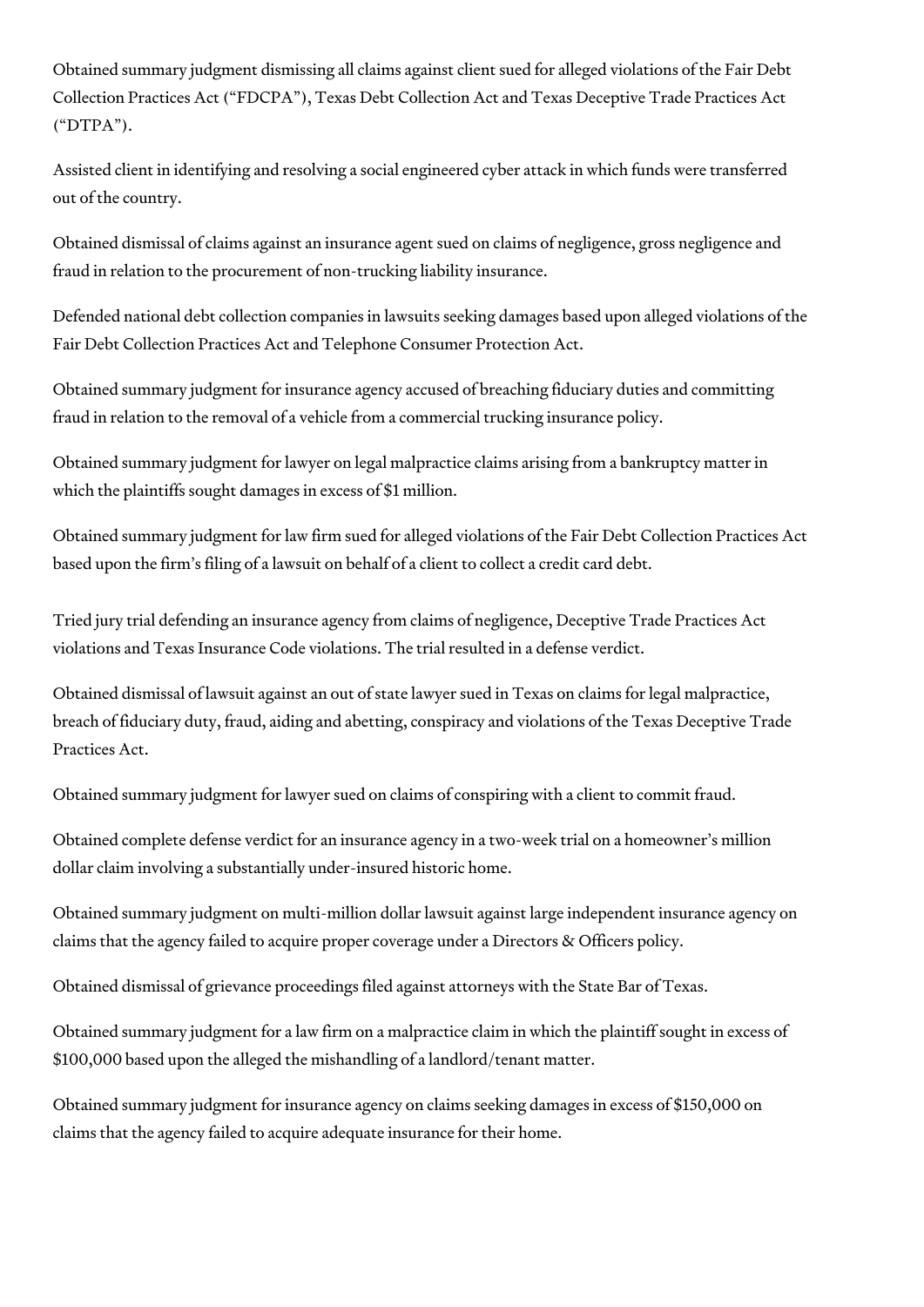Obtained judgment on the pleadings in federal court for a law firm sued for Collection Practices Act based upon the firm s filing of a lawsuit on behalf debt.

Obtained summary judgment on claims against an insurance agency for Dec violations, Texas Insurance Code violations, negligence, breach of contrac duties.

## Awards & Recognition

SUPER LAWYERS - RISING STAR Listed for Professional Liability 2014-2016

## Related Services

[Business and C](https://www.thompsoncoe.com/people/jason-r-jobe/)ommercial

[Professional](https://www.thompsoncoe.com/people/jason-r-jobe/) Liability

#### Publications & Speaking Engagements

[Cyber Risk Considerations Amidst th](https://www.thompsoncoe.com/resources/publications/cyber-risk-considerations-amidst-the-covid-19-pandemic/)e COVID-19 Pandemic Apr 2, 2020

Current and Emerging Trends in Insurance Agent/Broker Claims 2017

Insurance Agent/Broker Negligence 101 2017

[When the Hammer May Not be a](https://www.thompsoncoe.com/resources/publications/when-the-hammer-may-not-be-a-tool-for-settlement/) Tool for Settlement May 19, 2014

Speech on Ethical Considerations for Texas Attorneys

Texas Broker Liability and Where It Is Expanding

#### Education, Admissions & Activities

EDUCATION